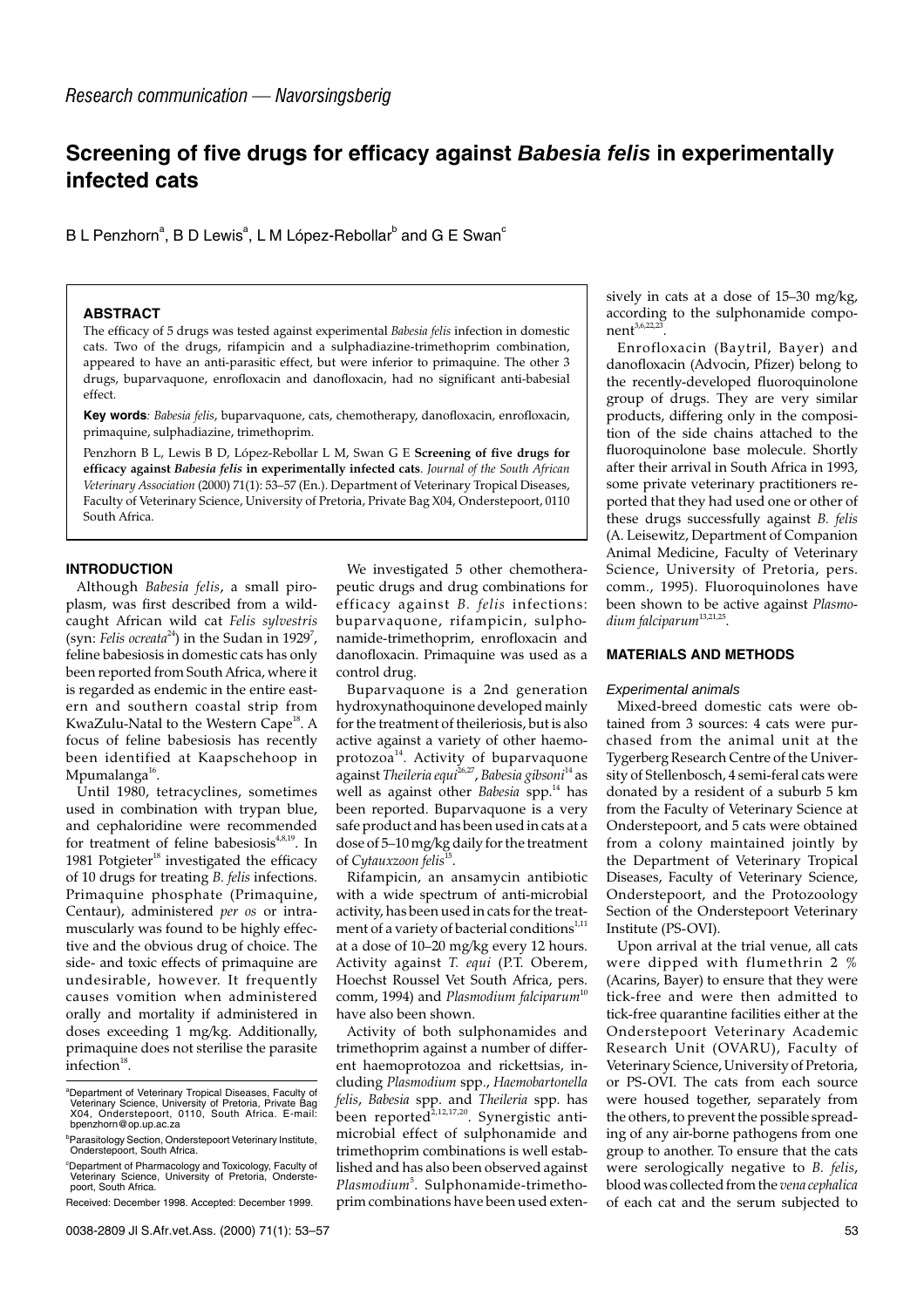|  |  | Table 1: Drugs used and treatment regimen of cats experimentally infected with Babesia felis. |  |
|--|--|-----------------------------------------------------------------------------------------------|--|
|  |  |                                                                                               |  |

| Group        | Drug administered                                 | <b>Treatment regimen</b>                                                                            |
|--------------|---------------------------------------------------|-----------------------------------------------------------------------------------------------------|
|              | Primaguine phosphate (Primaguine, Centaur)        | Orally at 0.5 mg/kg $\times$ 3 at 72 hour intervals. Followed by once every 7 days $\times$ 21 days |
| $\mathbf{I}$ | Buparvaguone (Butalex, Pitman-Moore)              | Intramuscular at 5 mg/kg $\times$ 2 with an interval of 48 hours                                    |
| $\mathbf{m}$ | Rifampicin (Rifadin, Novartis)                    | Orally at 20 mg/kg every 12 hours $\times$ 4 days                                                   |
| IV           | Sulphadiazine-trimethoprim (Norodine-24, Centaur) | Intramuscular at 20 mg/kg $\times$ 2 daily $\times$ 4 days                                          |
| V            | Enrofloxacin (Baytril, Bayer)                     | Intramuscular at 5 mg/kg daily $\times$ 5 days                                                      |
| VI           | Danofloxacin (Advocin, Pfizer)                    | Intramuscular at 1.25 mg/kg daily $\times$ 5 days                                                   |

routine diagnostic indirect fluorescent antibody test performed at PS-OVI. The cats were fed a measured amount of cat cubes daily (IAMS, Spoor Products) and had free access to water. Cats housed at OVARU were allowed an acclimatisation period of 14 days, while cats at PS-OVI had been in residence for several months.

#### Parasite isolate used

*Babesia felis* parasites were obtained from 2 carrier cats, housed at PS-OVI, artificially infected with the stabilate used by Potgieter<sup>18</sup>. Blood was collected from the *vena jugularis* of these cats into heparinised syringes; 16  $m\ell$  blood was collected from donor cat 1, and 12 ml blood from donor cat 2. The cats exhibited similar parasitaemias.

#### **Drugs**

Five drugs from 4 unrelated pharmacological groups were tested for activity against *B. felis*. The first 2, enrofloxacin (Baytril, Bayer) and danofloxacin (Advocin, Pfizer), were chosen based on suggestions from clinicians in small animal practice and for their known effect against malaria parasites. The other 3 drugs, buparvaquone (Butalex, Pitman-Moore), rifampicin (Rifadin, Novartis) and a sulphonamide-trimethoprim combination (Norodine, Centaur) were chosen for their known anti-protozoal activity as described above. Treatment regimens are given in Table 1.

#### Trial procedure

The cats were divided into 6 groups. Group I was the control group and consisted of 3 cats. Groups II, III, IV, V and VI consisted of 2 cats each.

On Day 0, cats housed at OVARU (2 from Group I; Groups II, III and IV) were inoculated intravenously with 2  $m\ell$  infected blood from donor cat 1. Cats housed at PS-OVI (1 from Group I; Groups V and VI) were inoculated intravenously with 2  $m\ell$  infected blood from donor cat 2. Body temperature, and blood smears made by collecting a drop of blood from the tip of the tail, were examined and recorded daily. Blood smears were examined and percentage parasitised

erythrocytes was calculated according to the method used at PS-OVI. The number of parasitised erythrocytes in 10 microscope fields (×1000 magnification) were counted and the percentage of parasitised erythrocytes was calculated by dividing the total number of parasitised erythrocytes by 40 (400 erythrocytes per field, 10 fields examined). Packed cell volume (PCV) was recorded every 2nd day where possible, depending on the temperament of the cat. Blood for determining PCV was collected into microhaematocrit tubes from the *vena cephalica* using a 21-gauge needle with no syringe attached. The tubes were centrifuged in a microhaematocrit centrifuge for 3 minutes and PCV was calculated using a microhaematocrit reader.

Experimental infection of cats with *B. felis* carried out at PS-OVI indicated that clinical signs usually only manifest when parasitaemia exceeds 10 %. As we were screening the various compounds for effects against the parasite prior to possible use in clinical cases, we decided to institute chemotherapy when parasitaemia reached 7–10 %, *i.e.* before the onset of clinical signs. If not treated, cats with a parasitaemia of 7–10 % generally progress to develop clinical signs.

To prevent undue stress or suffering for the experimental cats, the following criteria were established for removal of the cat from the trial, followed by treatment with primaquine and appropriate supportive therapy:

- •The parasitaemia progressively increased.
- •The cat's body temperature rose above 42 °C.
- •The cat's body temperature remained between  $40^{\circ}$ C and  $42^{\circ}$ C for more than 48 h.
- •The cat's body temperature dropped below 37 °C.
- The cat's PCV dropped below 25 %.
- •The parasitaemia remained static, but the PCV continued decreasing.

#### **RESULTS**

None of the cats showed an elevated temperature at any stage.

Blood smears from recipients of donor cat 2 (1 from Group I; Groups V and VI) remained negative until Day 4 post-infection. Parasitaemia <0.1 % was discernible from Day 5 until Days 7 to 12, after which it increased rapidly. Blood smears made from 4 recipients of donor cat 1 (2 from Group I; Group II) showed parasitaemia  $\lt 0.1$  % on Day 1 post-



Fig. 1: **Parasitaemia and PCV of 3 cats treated with primaquine phosphate. The treatment regimen** (Table 1) **was initiated on Day 18 for cat 1 and on Day 15 for cats 2 and 3.**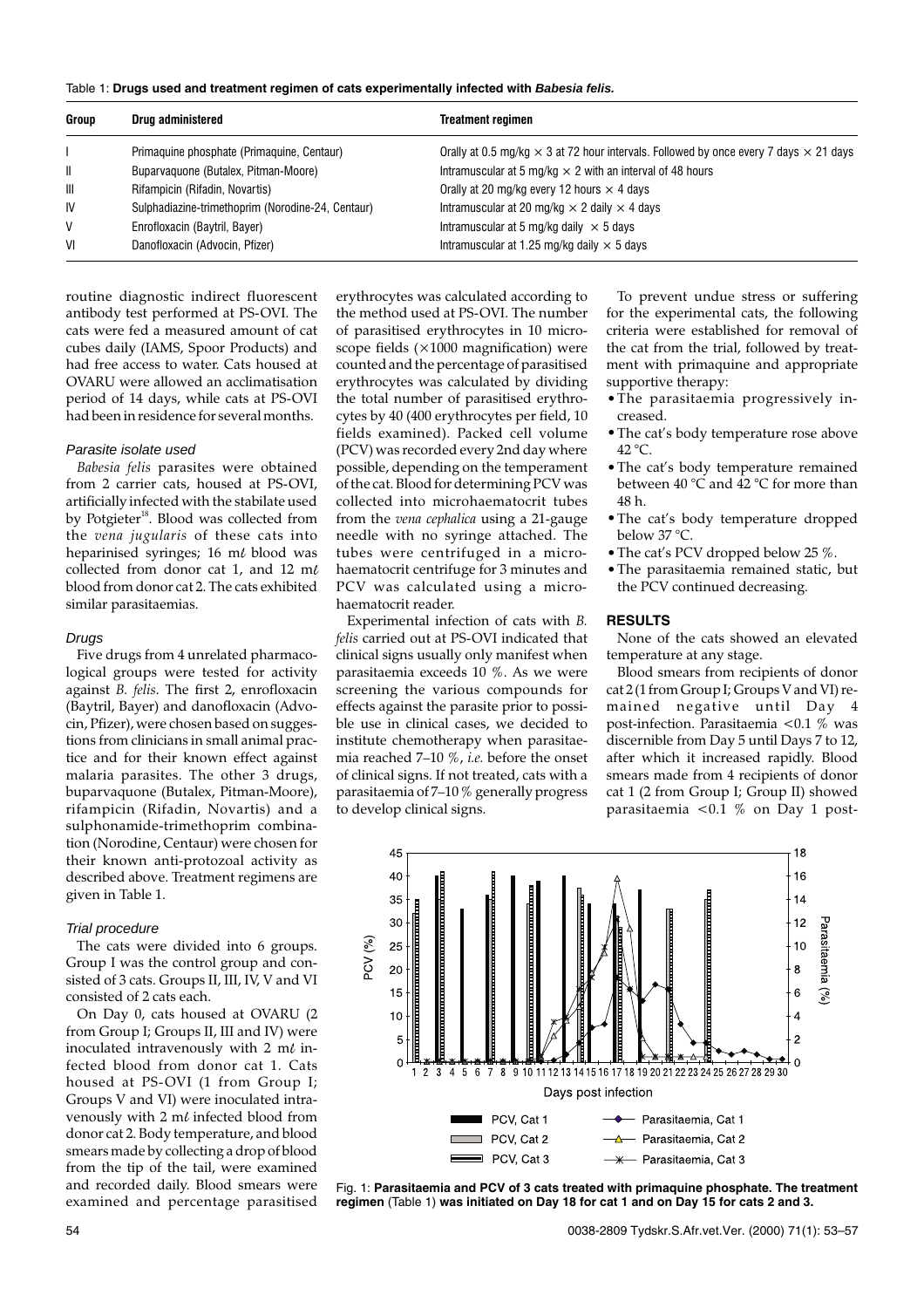

Fig. 2: **Parasitaemia and PCV of 2 cats treated with buparvaquone. The treatment regimen** (Table 1) **was initiated on Day 15 for both cats. Treatment with primaquine phosphate commenced on Day 18 for cat 1 and Day 19 for cat 2.**



Fig. 3: **Parasitaemia and PCV of 2 cats treated with rifampicin. The treatment regimen** (Table 1) **was initiated on Day 15 for both cats. Treatment with primaquine phosphate commenced on Day 20 for cat 1 and Day 22 for cat 2. Cat 2 was euthanased on Day 28.**

infection; blood smears made of the remaining 4 cats (Groups III and IV) were negative on Day 1, but demonstrated parasitaemia <0.1 % from Day 2 onward. Parasitaemia of all these recipients remained <0.1 % until Days 7 to 10, after which it increased rapidly.

Parasitaemia and PCV of cats on different treatment regimens were as follows: Fig. 1 (Group I, primaquine), Fig. 2 (Group





II, buparvaquone), Fig. 3 (Group III, rifampicin), Fig. 4 (Group IV, sulphadiazine-trimethoprim), Fig. 5 (Group V, enrofloxacin) and Fig. 6 (Group VI, danofloxacin).

### **DISCUSSION**

The absence of a temperature reaction agrees with results of previous studies $9,18$ .

The prepatent periods reported here (1 to 5 days) are similar to results reported previously: Potgieter<sup>18</sup> found prepatent periods of 3 to 28 days, while Futter & Belonje<sup>9</sup> found parasites on blood smears within 24 to 48 hours post infection.

The differences in prepatent periods in cats housed at OVARU and PS-OVI, respectively, may be attributable to differences in inocula and/or recipients. Although the 2 donor cats had been infected with the same *B. felis*isolate and the parasitaemias of inocula were similar, one cannot assume that they were identical. The recipients housed at PS-OVI had been held in familiar surroundings for a few months, while those at OVARU had been in residence for 14 days only, and may still have been stressed and thus more susceptible to infection. In all cats, however, parasitaemias increased to levels high enough for drug screening.

The anti-babesial action of primaquine found in this study confirmed the results reported by Potgieter<sup>18</sup>. Primaquine had a dramatic effect on parasitaemia, particularly in control cats 2 and 3 (Fig. 1). Primaquine failed to sterilise the infections, however: 2 of the cats still yielded parasites on blood smear examination 12 months after conclusion of the trial.

For 2 days after the 1st administration of buparvaquone it appeared as if the drug would have similar anti-babesial properties to primaquine. On the 3rd day, when the 2nd treatment was administered, the parasitaemia in both cats began to rise rapidly, increasing to such a level that they had to be removed from the trial. After treatment with primaquine, the PCV of both cats took *c.* 48 h longer to recover than that of the control cats. Buparvaquone is therefore not regarded as suitable for the treatment of *B. felis* infection.

Rifampicin appeared to have an antiparasitic effect, preventing the parasitaemia from increasing but not causing it to decrease substantially. The sustained decrease in PCV despite stabilisation of the parasitaemia renders rifampicin unsuitable for treating *B. felis* infections.

The response to treatment with sulphadiazine-trimethoprim was very similar to that recorded for rifampicin. The parasitaemia stabilised or gradually decreased, but this was accompanied by a dramatic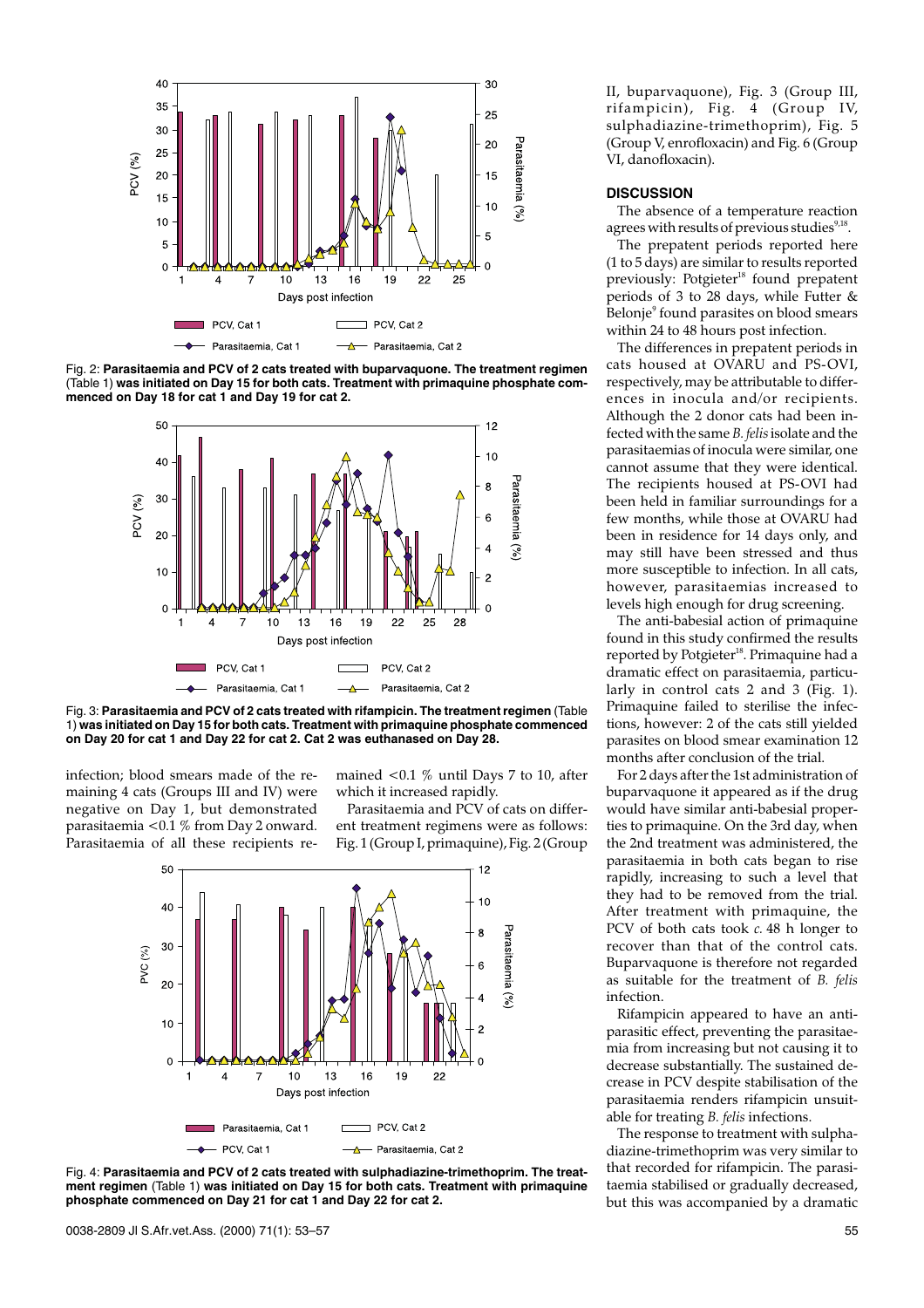

Fig. 5: **Parasitaemia and PCV of 2 cats treated with enrofloxacin. The treatment regimen** (Table 1) **was initiated on Day 15 for cat 1 and Day 22 for cat 2. Treatment with primaquine phosphate commenced on Day 22 for cat 1 and Day 29 for cat 2.**

drop in PCV.

The fluoroquinolone drugs (enrofloxacin, danofloxacin) had no effect on parasitaemia, which increased steadily in all 4 cats.

None of the 5 drugs screened proved superior to primaquine for treating *B. felis* infections in domestic cats. Buparvaquone, enrofloxacin and danofloxacin were ineffective in reducing parasitaemias and are contra-indicated for use against *B. felis*. Rifampicin and sulphadiazine-trimethoprim had some antiparasitic effect and may be useful as initial treatment if primaquine is not readily available. The use of rifampicin and sulphadiazine-trimethoprim in combination with other drugs should be investigated.

This report emanates from project 36.5.123 approved by the Research and Animal Use and Care Committees, Faculty of Veterinary Science, University of Pretoria.

#### **ACKNOWLEDGEMENTS**

Financial support by the South African Feline Research Fund Trust and the Equine Research Centre, Faculty of Veterinary Science, University of Pretoria is gratefully acknowledged. We thank Prof. Andrew Leisewitz for clinical advice. Prof. Joop Boomker and Dr J. Crafford are thanked for advice on the graphics. Ms Erica Borge, a veterinary science student from University College Dublin, Ireland, assisted with the running of the project.

#### **REFERENCES**

- 1. Beck D M 1987 Can rifampicin help manage CNS infections and internal abscesses in cats? *Veterinary Medicine* 82: 1238–1240
- 2. Bindseil E, Ishoey P 1978 *Babesia* infection in a herd of cattle in Laeso, Denmark. *Dansk-Veterinaertidsskrift* 61: 980–982
- 3. Boothe D M 1990 Drug therapy in cats: a therapeutic category approach. *Journal of the American Veterinary Medical Association* 196: 1659–1669
- 4. Brownlie J F 1954 Aureomycin in the treat-





ment of piroplasmosis in the cat. *Journal of the South African Veterinary Medical Association* 25: 65

- 5. Carosi G, Minoli L, Carnevale G, Torresani P, Maccabruni A 1978 Clinical and experimental evaluation of the antiprotozoan effect of co-trimoxazole. *Giornale di Malattie Infective e Parassitarie* 30: 362–373
- 6. Conlon P D 1990 Antimicrobial drugs for respiratory infections. *Problems in Veterinary Medicine* 2: 362–373
- 7. Davies L J 1929 On a piroplasm of the Sudanese wild cat (*Felis ocreata*). *Transactions of the Royal Society of Tropical Medicine and Hygiene* 22: 523–534
- 8. Dorrington J E, du Buy W J C 1966 Ceporan: efficacy against *Babesia felis*. *Journal of the South African Veterinary Medical Association* 37: 93
- 9. Futter G J, Belonje P C 1980 Studies on feline babesiosis 2. Clinical observations.*Journal of the South African Veterinary Association* 51: 143–146
- 10. Geary T G, Divo A A, Jensen J B 1989 Stage specific action of anti-malarial drugs on *Plasmodium falciparum* in culture. *American Journal of Tropical Medicine and Hygiene* 40:  $240 - 244$
- 11. Gunn-Moore D A 1994 Tuberculosis in cats. *Veterinary Record* 134: 395
- 12. Hoskins J D, Barta O 1984 Concurrent *Haemobartonella felis* and *Toxoplasma gondii* infection in a cat. *Veterinary Medicine Small Animal Clinician* 79: 633–637
- 13. McClean K L, Hitchman D, Shafran S D 1992 Norfloxacin is inferior to chloroquin for falciparum malaria in northwestern Zambia: a comparative trial. *Journal of Infectious Diseases* 165: 904–907
- 14. McHardy N 1988 Buparvaquone, the new antitheilerial: a review of its efficacy and safety: Theileriosis in eastern, central and southern Africa. In Dolan T T (ed.) *Proceedings of a workshop on East Coast Fever immunization.* Lilongwe, Malawi, September 1988. 131–138
- 15. Motzel S L, Wagner J E 1990 Treatment of experimentally induced cytauxzoonosis in cats with parvaquone and buparvaquone. *Veterinary Parasitology* 35: 131–138
- 16. Penzhorn B L, Stylianides E, Coetzee M A, Viljoen J M, Lewis B D 1999 A focus of feline babesiosis at Kaapschehoop on the Mpumalanga escarpment. *Journal of the South African Veterinary Association* 70: 60
- 17. Peterson E 1987 *In vitro* susceptibility of *Plasmodium falciparum* malaria to pyrimethamine, sulfadoxine, trimethoprim and sulphametoxazole singly and in combination. *Transactions of the Royal Society of Tropical Medicine and Hygiene* 81: 238–241
- 18. Potgieter F T 1981 Chemotherapy of *Babesia felis*infection: efficacy of certain drugs.*Journal of the South African Veterinary Association* 52: 289–293
- 19. Robinson E M 1963 Biliary fever (nuttalliosis) in the cat. *Journal of the South African Veterinary Medical Association* 34: 45–47
- 20. Takahashi K 1984 Action of several antiprotozoal compounds against *Babesia gibsoni* infection in dogs. *Journal of the Japanese Veterinary Medical Association* 37: 203–207
- 21. Tripathi K D, Sharma A K, Valecha N, Biswas S 1993 In vitro activity of fluoroquinolones against chloroquine-sensitive and chloroquine-resistant *Plasmodium falciparum*.*Indian Journal of Malariology* 30: 67–73
- 22. Watson A D 1990 A survey of anti-bacterial